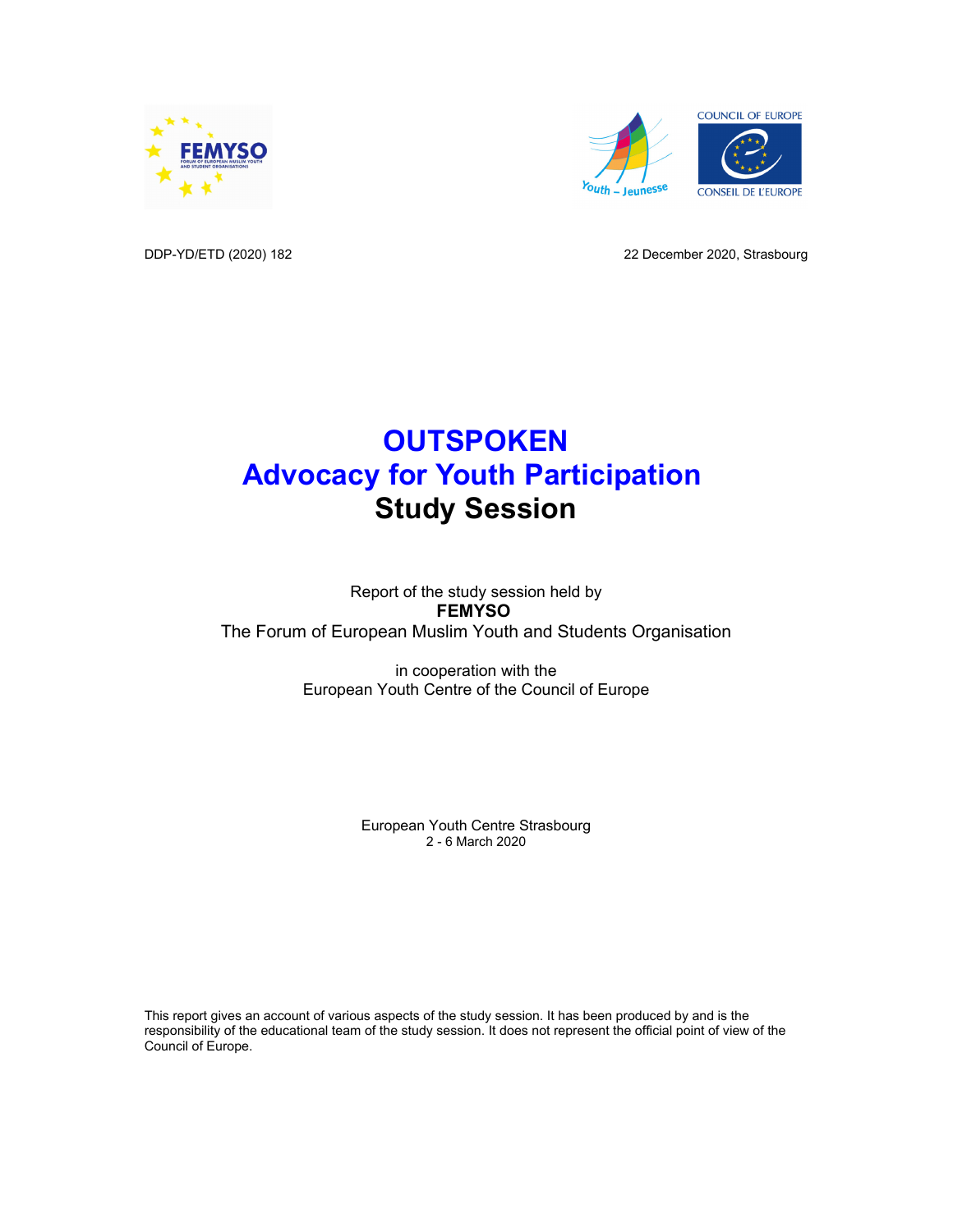#### **1. Executive summary**

FEMYSO's advocacy study session brought together 30 participants from 16 different countries to learn and share their experiences on advocacy. A range of sessions were organised to equip participants with the skills they expected to gain from this study session with a focus on the rights of Muslims and minority communities, as well as youth participation. Through non-formal education methods, the participants acquired skills in stakeholder mapping, lobbying, communications, and campaigning, all while delving into the topics in-depth through practical exercises. They were also introduced to the Council of Europe as an institution, as well as the benefits and possibilities it can offer for youth. In addition to the youth sector of the Council of Europe, the participants got to know better the INGO Conference and the Congress of Local and Regional authorities, which can also make an important contribution to their work on advocacy. Two guest speakers, Samayya Afzal and Yusuf Hasan, attended the study session during the week to offer their expertise on working with decision-makers, on how to engage with the media and project management.

The sessions built up towards designing of an advocacy project, taking into consideration all tools that were provided, and creating a solution to some of the key issues that were identified as challenges for their communities as a group. Seven groups tackled issues ranging from inclusion in education, women in sports, mental health, sustainability and consumerism, and more Muslim representation in politics and the media. The presentations were held at the Palais of the Council of Europe building. Each participant contributed from their perspective thus making the projects unique, tailored, and replicable. All participants are expected to implement them in the near future through their local youth organisations, with the support from FEMYSO.

The overall feedback from the participants was very positive. They were able to learn and build their skills and became better prepared to design and run more advocacy projects locally that address the needs of their respective communities. They particularly appreciated the workshops that helps them in structuring their messages clearly and approaching the correct stakeholders in pitching their ideas, as well as, the wider discussions to understand the Human Rights and youth participation frameworks.

## **Acknowledgments**

We would like to thank several people involved in making this study session successful. Stefan Manevski, from the European Youth Centre, for being our fantastic Educational Advisor, his support and enthusiasm brought creativity and expertise to the study session. We would like to thank Nina Kapoor for all her cooperation with logistical and administrative issues hence making the process smooth for us all. Our guest speakers Samayya Afzal and Yusuf Hassan are thanked for their kind participation and time dedicated to support the participants.

We would also like to thank the Executive Committee of FEMYSO for their support throughout the process and for visiting during the last few days of the session to share their valuable tips and advice to participants, while also being part of the feedback panel for the projects/campaigns presentations. A huge *thank you* goes to the participants themselves for their enthusiasm, dedication, and hard work throughout the week in making the *Outspoken Study Session* successful. Finally, appreciation also goes to the Preparatory Team who dedicated their time and creative minds to put together a wholesome study session.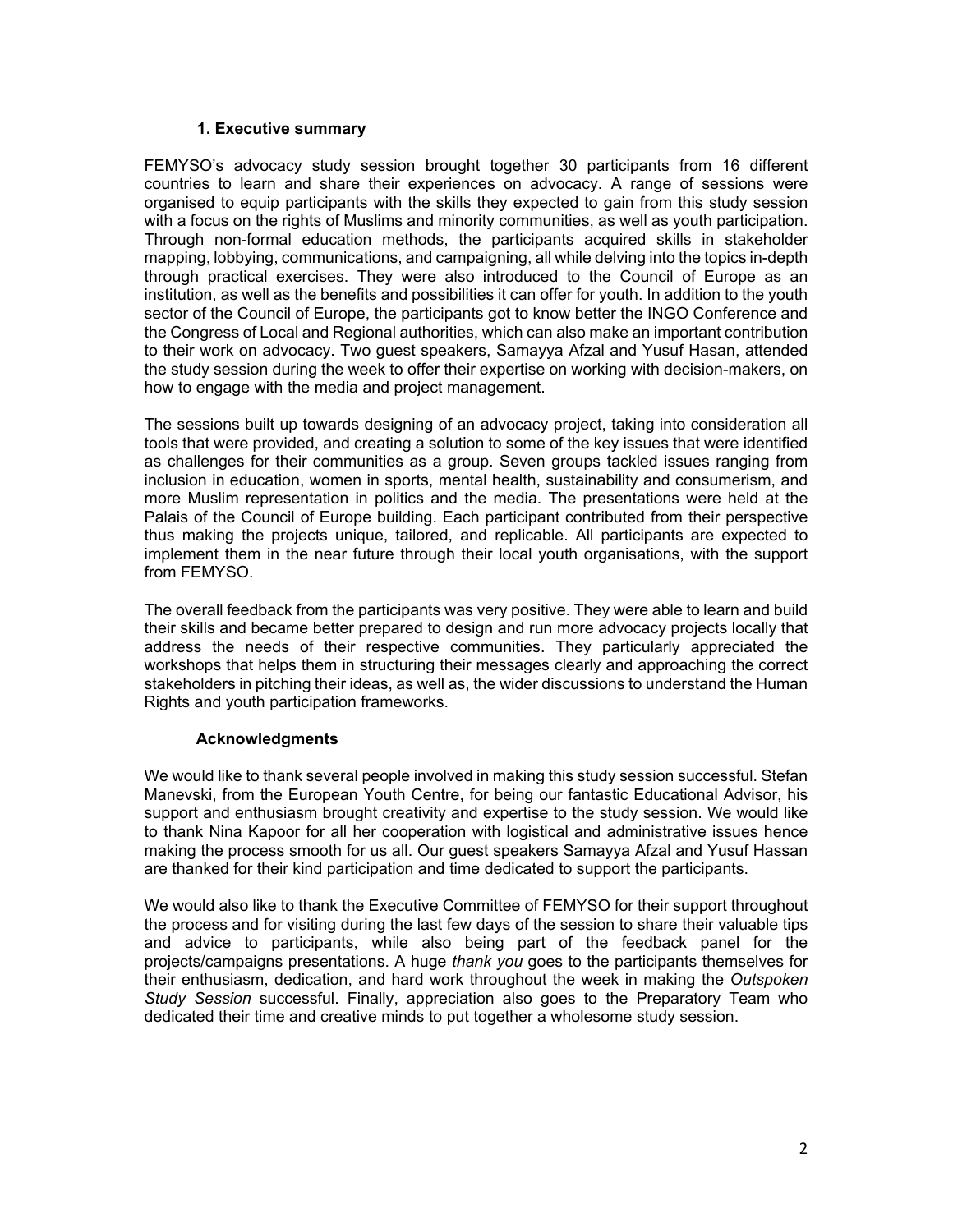## 2. **Introduction**

The main aim of the study session was to provide the participants with the necessary skills to improve youth participation by exploring ways to connect local issues with the work of the Council of Europe, notably the Youth Department, the Congress of regional and local authorities, and the INGO Conference. This Study Session was proposed in a time when the civic space is shrinking and there is a need to equip young people with the tools and understanding of different mechanisms available within Council of Europe's statutory bodies and elsewhere, to enhance young people's participation in the wider society.

## **Objectives of the Study Session:**

The study session's aim was to improve youth participation by exploring ways to connect local issues with the work of the Council of Europe, especially its Youth sector, the Congress and INGO Conference. Its objectives were:

1. To build common understanding of how the Council of Europe works with young people, and how it promotes youth participation

2. To plan and prepare potential advocacy projects which relate young people to the Council of Europe's work, mainly the Charter on Youth Participation in local and regional life

3. To build capacity of young people to run various advocacy initiatives through skills such as public speaking, organising, communication, negotiation etc.

4. To explore existing resources and examples available at European level, how to use these for local level youth participation initiatives

5. To map issues that people face as key barriers to access their rights and building critical awareness on the roles and networking opportunities to work on addressing these barriers.

6. To prepare participants to act as 'youth ambassadors' in their local context.

The Study Session started with introduction to the key theoretical and practical concepts such as advocacy, youth participation and human rights. At the beginning, the team also proposed different moments of bonding and team building. The participants had the opportunity to exchange views and analyse the main challenges they face in their respective countries with regards to young people's participation (**day one**), and they were introduced to key theoretical aspects of strategic advocacy, negotiation, and communication skills (**days two and three**).

The Study Session also provided the participants with an opportunity to discover the European Youth Foundation (EYF), the Congress of Regional and Local Authorities, and the INGO Conference. In addition, the participants had the opportunity to further their knowledge in specifically designed parallel workshops (**day four)**.

Building on the knowledge, tools, and skills learned thus far, the participants were given the chance to develop their projects in small groups with close mentorship of both experts and the preparatory team. The projects were later presented at the Palais de l'Europe (**days four and five**).

Thanks to the participants' enthusiasm and proactive participation, and thanks to the facilities provided by the EYCS, the Study Session turned out to be a success in many ways. From the many project ideas created (**days four and five**), a few have already been officially launched by the time this report was written.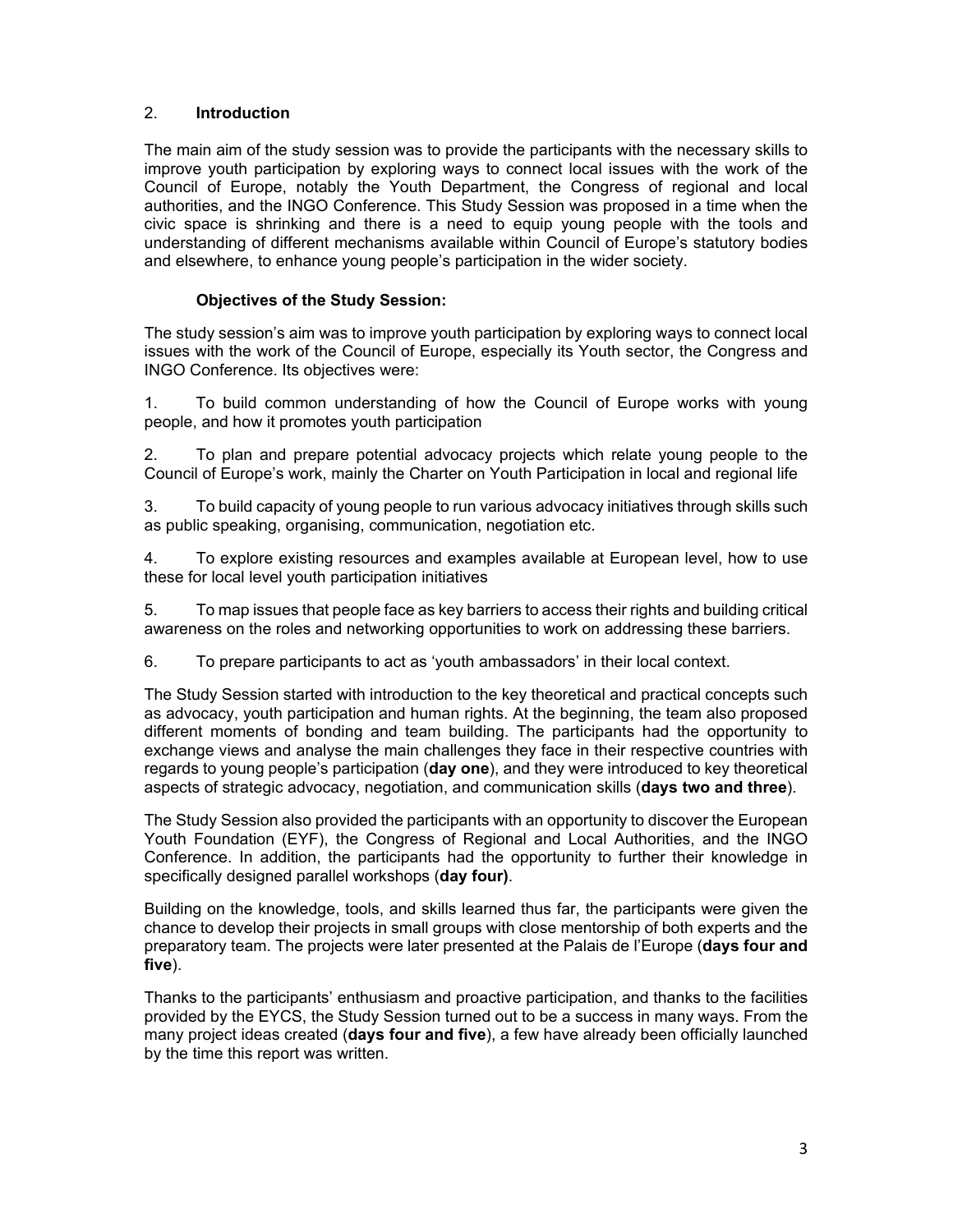#### **3. Programme – inputs and discussions**

#### **Background**

Since the study session application was submitted to the last programme draft, the team went through an intense reflection process to come up with a relevant and relatable programme for the *Outspoken Advocacy Study Session*. It was indeed most important to keep in mind the reality of our members and how much FEMYSO's Member Organisations have access to advocacy platforms and opportunities.

The team quickly came to realise that the needs were very diverse. The participants came from all corners of Europe, from very different contexts, experiences, and with a lot of different expectations.

One way the team wanted to approach the activity was to get as much input from the participants as possible. Starting by getting their expectations through the application process, then have them introduce themselves and their work virtually before meeting in Strasbourg. Once we were all together, the preparatory process showed us that we created a good basis which could be used during the presential workshop sessions and interactive sessions and which encouraged the participants to share their expertise and give mutual feedback. The aim of creating a safe space was successfully met and this is what enabled all the interactivity and the culture of exchange that developed over the next few days.

Another important aspect of the methodology was to make sure it is as creative and innovative as possible, to follow the guidelines of non-formal education, and not to descend into academic teaching. The team applied in the programme as much as possible the different Council of Europe resources on Human Rights Education and youth participation so that we can secure experiential learning for the participants. The programme contained several educational sessions based on Compass and Have your say manual, which included role plays, public speaking and other activities where participants had to put in practice their experience and learn new skills.

The Study Session was an opportunity for all participants to get inspired by each other, as well as by the guest speakers who joined us throughout the week. We were honoured to welcome Samayya Afzal and Yusuf Hassan as well as virtually meet and exchange with Ambassador Muhamed Sacirbey, former Bosnia and Herzegovina ambassador to the United Nations (UN). These were very valued times to exchange with the experts and for participants to ask them any specific questions they had.

#### **The concept of Advocacy**

To be able to work together on this topic, the team along with participants explored their understanding of the term *advocacy*. Participants were put into smaller groups which allowed them to explore and discuss advocacy projects they have personally been involved in. These discussions were very interesting, as it was clear to see the differences and diversity in the understanding of the word itself and how it manifests into real world action. It was also a great opportunity for participants to exchange best practices, points of experiences, and advice amongst each other. This session was very stimulating so much so that it was extended to maximise its benefit to participants.

A group exercise was conducted where Participants were given a list of expressions orientated around advocacy. The idea behind this exercise was for the participants to explore the idea of advocacy but also to get an understanding of other participants and the diverse perceptions of advocacy they have or hold. This was an effective way in challenging ideas, breaking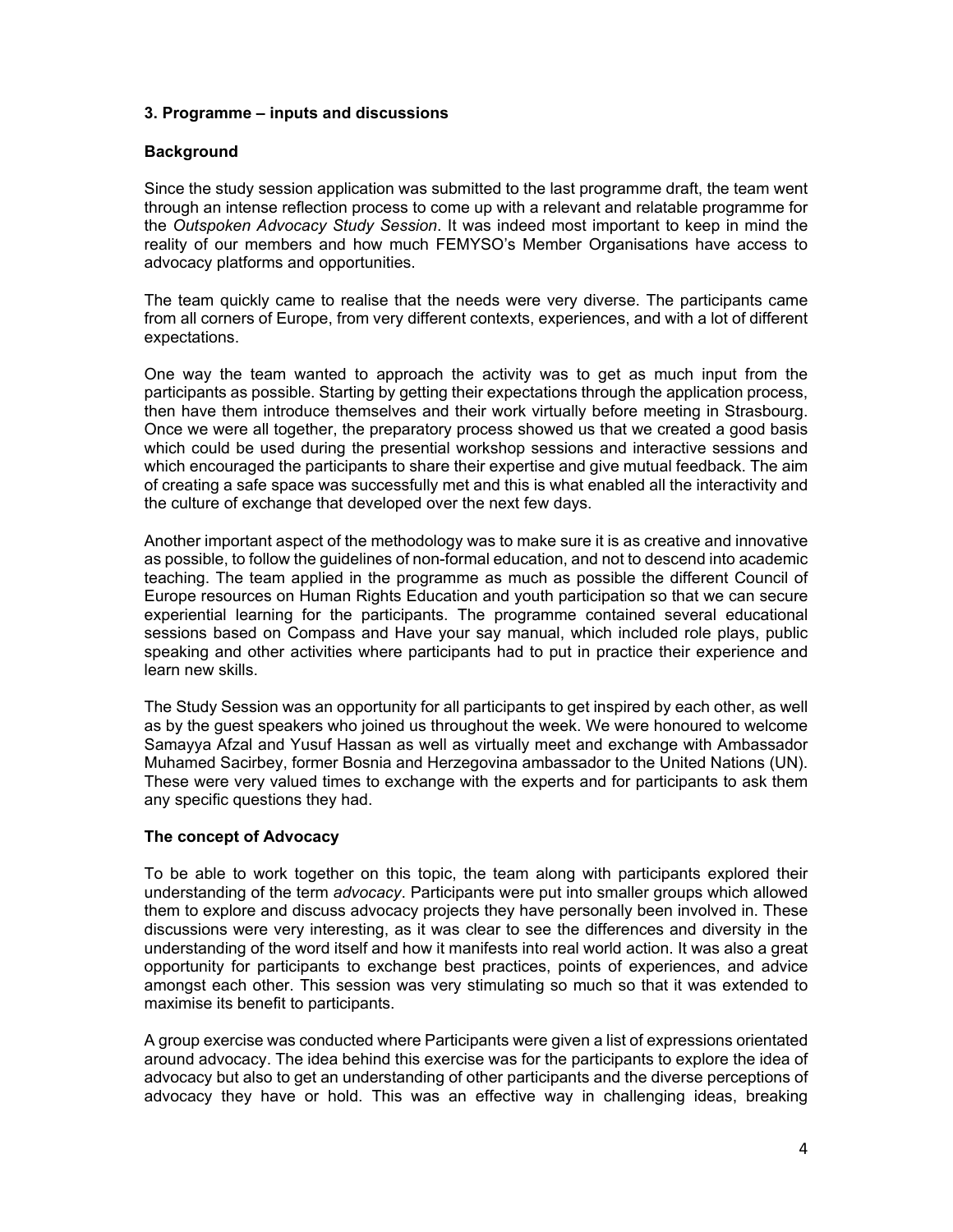misconceptions, and talking about challenges whilst sharing insight from one another's wisdom.

#### **Sharing experiences, a pre-condition to build a group**

Whilst preparing for the study session, there was a particular emphasis on the experiences of the participant which served as a reflection throughout the activity. The week was full of opportunities for participants to talk about their work, their contexts, and their motivations.

The cultural evening on Monday night, which, lasted a bit longer than expected as there were many amazing contributions, was a great occasion to get to know each other. Some participants represented their organisations while some presented their countries, their favourite food or their local slang. Prior to their arrival, we asked participants to prepare and bring what they would like to share in order to represent their country. We were very pleased with how involved and excited they all got! This entertaining session also provided us with a diversity of snacks that were then enjoyed throughout the week and appreciated especially in the most intense working times.

As explained before, many of the sessions included smaller working groups that lead the participants towards sharing elements of their work, their organisations, campaigns, or local contexts. These sessions were always to the taste of the participants, and they wanted them to last longer. The main interest of these sessions was for all participants to have a more global understanding of the situation in different European areas. It was a pleasure to conclude that the participants could quickly relate to each other, advise each other, share experiences, and eventually widen their horizons.

The team used one of the evenings as a 'Storytelling' session. It started by online communication with a very inspirational advocate that was already known to some of the participants. Former UN Ambassador Muhamed Sacirbey joined over Skype and told us about his work with the UN, cross-collaboration opportunities, and why we should all be inspired by each other to be active and make a change.

We then encouraged participants to share some of their most valuable stories about themselves or inspirations they take from others. It was a very beautiful informal session where some of the participants came to share their personal projects, they had yet kept secret. Others shared their life-changing experiences which motivated them to be active in society and be actors for change. This session strongly contributed in having the whole group gel very well and build a bond that until now is very strong.

## **Access to rights for young people**

The participants were introduced with the Youth Sector of the Council of Europe whose main aim to support young people across Europe to actively uphold, defend, promote, and benefit from the Council of Europe's core values of human rights, democracy and the rule of law. Some of the activities, resources and tools of the Council of Europe's youth sector are specifically important for advocating for youth participation and better access to rights for young people:

The Revised European Charter on the Participation of Young People in Local and Regional Life (2015) presents concrete ideas and instruments that can be used by young people, youth organisations, local authorities, and other groups and institutions involved in participation work. The charter consists of three parts relating to different aspects of youth participation at a local level: sectoral policies, instruments for youth participation, and institutional participation by young people in local and regional affairs. Accompanying the Charter is "Have Your Say! Manual which provides step-by-step answers to the questions: "What do I do with the charter?"; "How do I use it in practice?"; or "Why should I be interested in this document?". It does this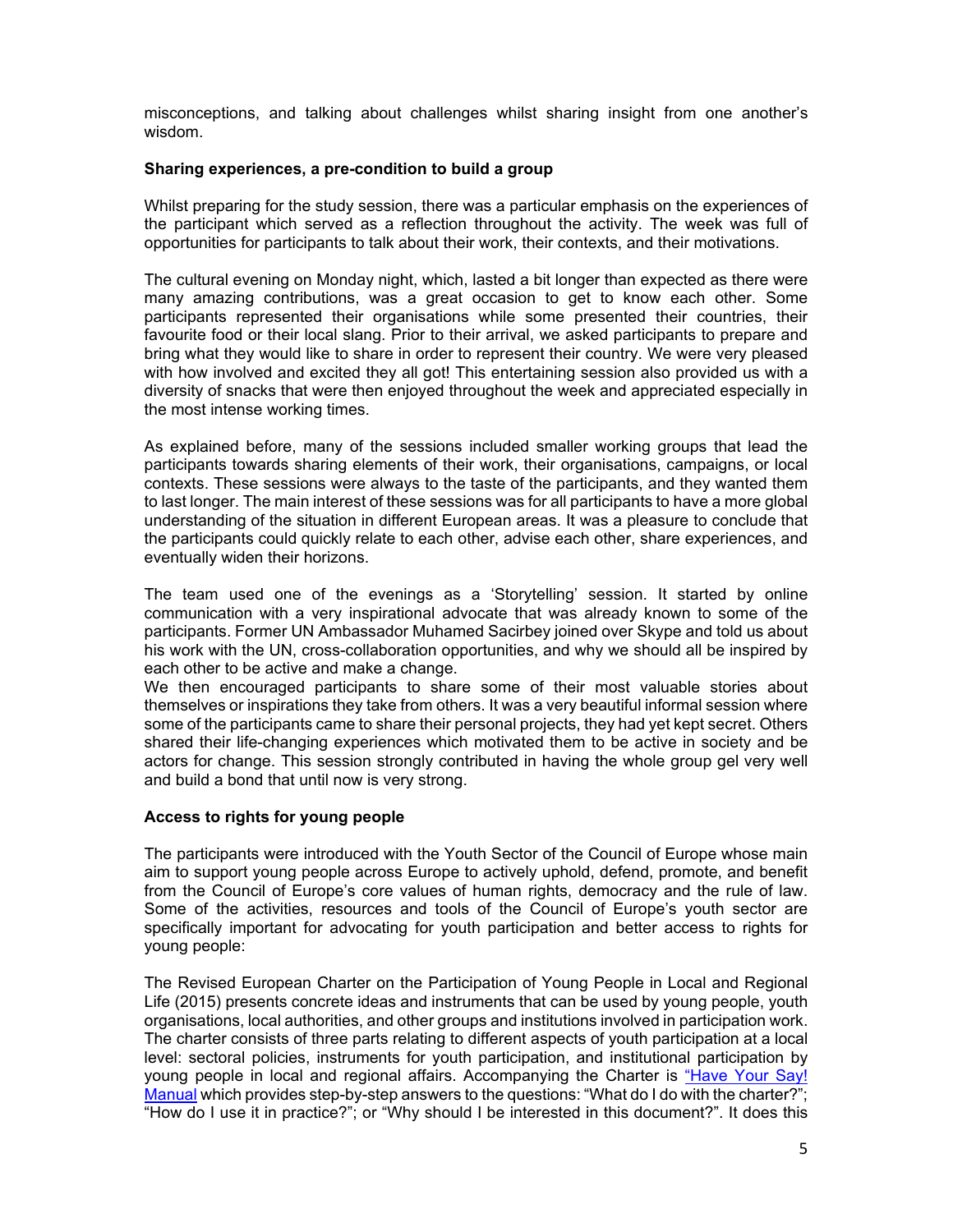through a collection of reflections and questions that can help those working at a local level to find their own ways of achieving meaningful participation by young people. The manual can be a great start for those interested to work on advocating for youth participation.

The Recommendation on young people's access to rights underlines that youth organisations and youth work have a critical role to play in ensuring young people's access to rights and supporting young people to be active citizens, therefore all forms of youth participation should be supported by authorities on different levels. The participants understood how call upon this Recommendation when they plan their advocacy initiatives.

The European Youth Foundation can support educational projects linked with advocacy in 4 types of grants open to youth-led organisations:

- International activities (open to all except local NGOs)
- Annual work plans (only open to international NGOs/networks, can include pilot activities)
- Pilot activities (open to local, national, regional NGOs/networks)
- Structural grants (open to international and regional NGOs/networks)

#### **Analysing, Mapping, Organising**

As a base for any advocacy project, the participants first were introduced to the structure of an advocacy plan. The advocacy project should start with an aim and the structure of the project becomes the path to a successful change!

The participants of the Study Session came from various backgrounds and gathered diverse experiences and skills. It was, therefore, very interesting to go through the process of developing an advocacy project together.

At the beginning, the participants identified the following key issues as challenges for their communities:

- 1. Inclusion in education this topic includes challenges such as working against discrimination in education, access to education and creating a safe learning environment for Muslim students.
- 2. Women in sports many Muslim women would like to do sports, but due to legal regulations which are unrelated to sports, they cannot access the gyms, swimming pools, sports halls, or other sports grounds.
- 3. Mental health some Muslim youth would feel safer to approach a psychologist who is able to understand and provide support with the respect of the religious belonging to the young person.
- 4. Sustainability and consumerism as a global challenge, Muslim youth organisations should have a strong role to promote sustainable lifestyles and challenge excessive consumerism.
- 5. Muslim representation in politics and the media it is important to make sure that the politics and media of today reflects the diversity of societies, making sure that there are Muslim role models in media and that the media and politics challenges the prejudices instead of igniting divisions.

Following the identification of challenges, the participants had a chance to learn more about lobbying, again based on the different understandings from their prior experiences. The team had the privilege of welcoming Samayya Afzal, an expert in advocacy and campaigning, who led a session on lobbying, networking, and organising. Samayya is an experienced community outreach manager currently working in the UK Parliament, with a demonstrated history of working in civil society, campaigns and diversity, mainly on anti-racism and anti-discrimination issues. She managed to reflect on the different mechanisms used to develop one's advocacy plan and gave access to some very practical tools to use when putting together a campaign.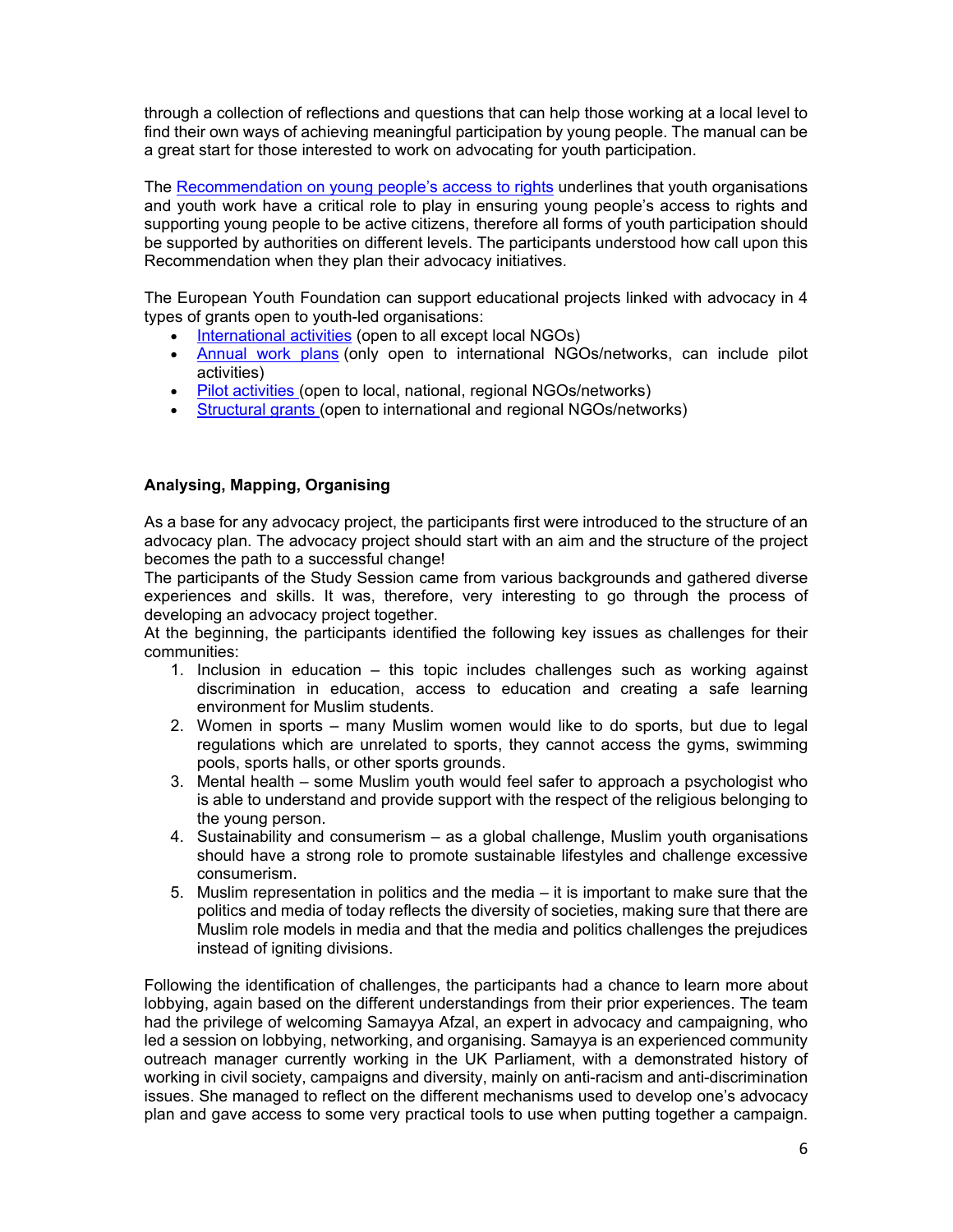The participants were then split into smaller groups and came up with guidelines for potential future projects. Samayya was very approachable to participants who enjoyed completely the interaction and asking her different questions on practical examples of campaigning, lobbying and advocacy activities.

One lasting memory will definitely be the Compass activity – *A mosque in Sleepyville*. As a plenary, participants were assigned roles to enact during this exercise. They were given time to prepare and came back ready to defend their ideas. It was exciting, fun, and an extremely practical exercise. The feedback session appeared to be very valuable as participants and the preparatory team were able to exchange what could have been done differently and how to better plan the advocacy process. This led to inspiring reflections like *"I come to understand the whole topic of advocacy way better after this exercise!*".

A few other topics like stakeholder mapping or negotiation strategy and skills were addressed in a more activity-oriented approach. The participants got introduced with some of the key approaches in advocacy such as stakeholder mapping, analysing influence and monitoring of the advocacy process. Participants were asked to establish realistic stakeholder maps for their own countries, organisations, or regions. It was yet another opportunity to spot some similarities and differences between the contexts represented.

## *Stakeholder Mapping*

The participants conducted different mapping activities of stakeholders for their advocacy activities, and they identified the following groups:

- Government / line
- **•** ministries
- Local self-government / local authorities
- Political parties
- Public figures
- Donor institutions
- Intergovernmental and international organisations
- Civil society organisations
- Research institutes and think tanks
- Academia
- Experts
- Beneficiary communities
- Beneficiary groups
- Media
- Private sector
- **Celebrities**
- Religious and other informal leaders
- Non-formal groups
- Problem specific stakeholder groups

After mapping, the next step was to analyse and select stakeholders to actively work with later in the project. Power / Interest Matrix is commonly used for prioritisation of stakeholder:

 *Figure 1: Power/Interest Matrix for Stakeholder Prioritization*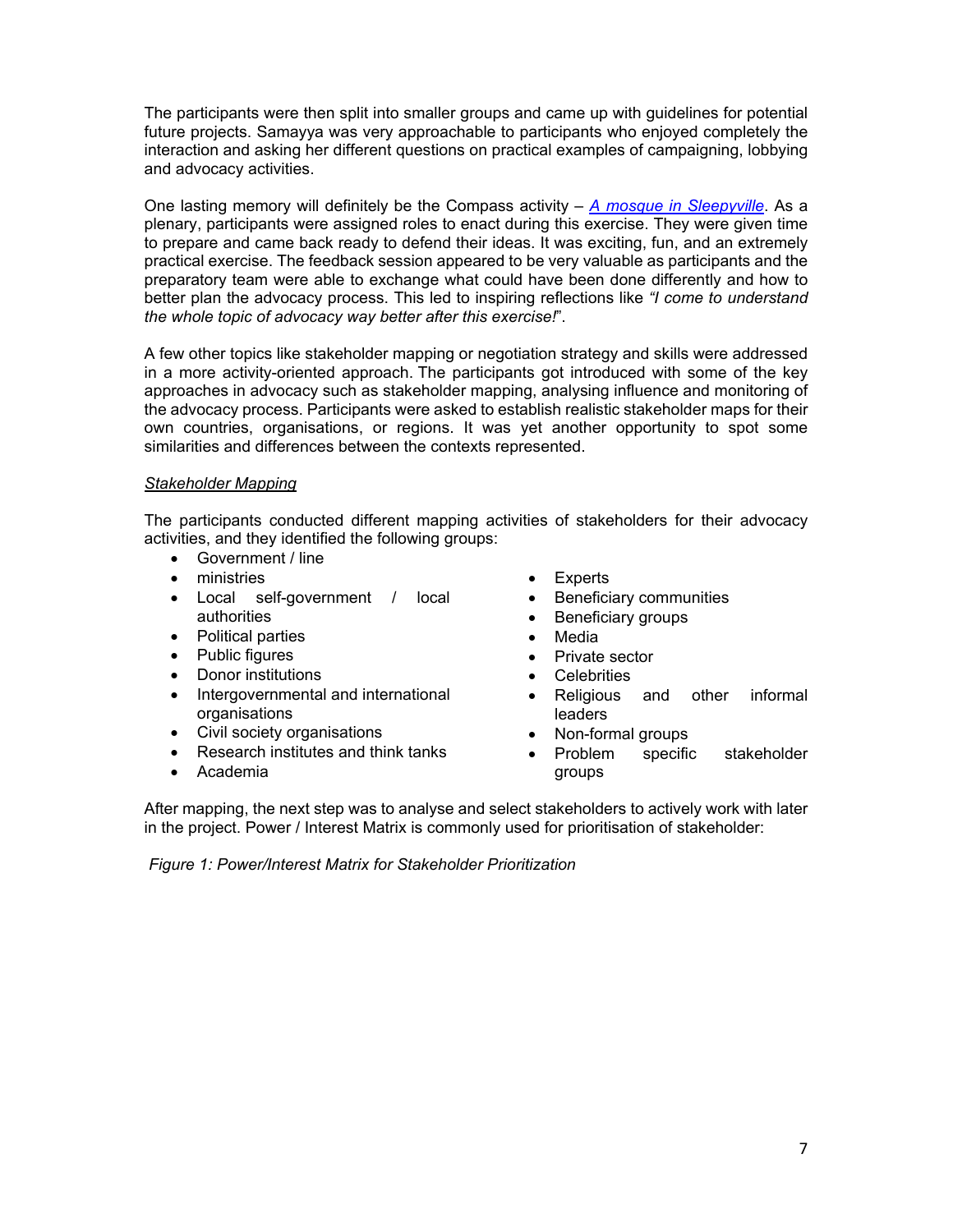

*Adapted from Mendelow, A.L. (1981). 'Environmental Scanning - The Impact of the Stakeholder Concept,' ICIS 1981 Proceedings, 20.* 

The Power Interest Matrix is used in the following way: Each stakeholder from stakeholder list is placed as a dot on the coordination system composed of Power and Interest axis:

Power axis describe ability of the stakeholder to influence decision making process in problem relevant, stakeholder with higher power is located higher on the vertical axes.

Interest axis describe the importance of the problem for the stakeholder – the higher interest shows higher importance the stakeholder gives to the problem.

As seen on the graphics, the stakeholders can be placed into four sub-groups:

## *"Manage Closely"*

Stakeholders in this sub-group have the most power and are highly interested in the topic of the project. They should be closely managed and main activities of the advocacy project should target it. If not managed properly stakeholders in this group can easily ensure project failure.

#### *"Keep Satisfied"*

Stakeholders in this group as well have high level of power but are less interested in the topic of the project. They should be kept in the loop and satisfied, to avoid them turning into blockers and using their power to create obstacles and challenges for the project. Stakeholders in this group can become strong allies in your advocacy project if the urgency of the problem and importance of your cause is explained and lobbied for.

#### *"Keep Informed"*

This sub-group is highly interested in the problem matter / topic of the project, but lack power to influence the decision making. This sub-group often includes right holders' groups, individual CSOs, and other interested parties that do not have high influence on decision making processes. Building capacity of these stakeholders (supporters) and creating coalitions among them can increase their power and move them to "Manage Closely" sub-group.

## *"Monitor"*

Stakeholders in this group can represent different sectors of society. They have some relation to the project, but have rather low interest to it and low influence on the decision making. They should be informed about project major achievements / updates, invited to large events, but without spamming. As the name suggests, stakeholders in this group should be monitored for status changes, e.g. if their interest changes or their influence / power over decision making processes.

## *Advocacy and influence*

In the process of planning the advocacy activities, it is important to identify relevant decisionmakers and their positions, interests and motivations. Some of the following questions can be useful in this process:

- What are the objectives and interests of the decision-maker?
- What solutions can we offer which are of interest to the decision-maker?
- What phase in the decision-making process has the decision- maker arrived at?
- What are the procedures for decision-making?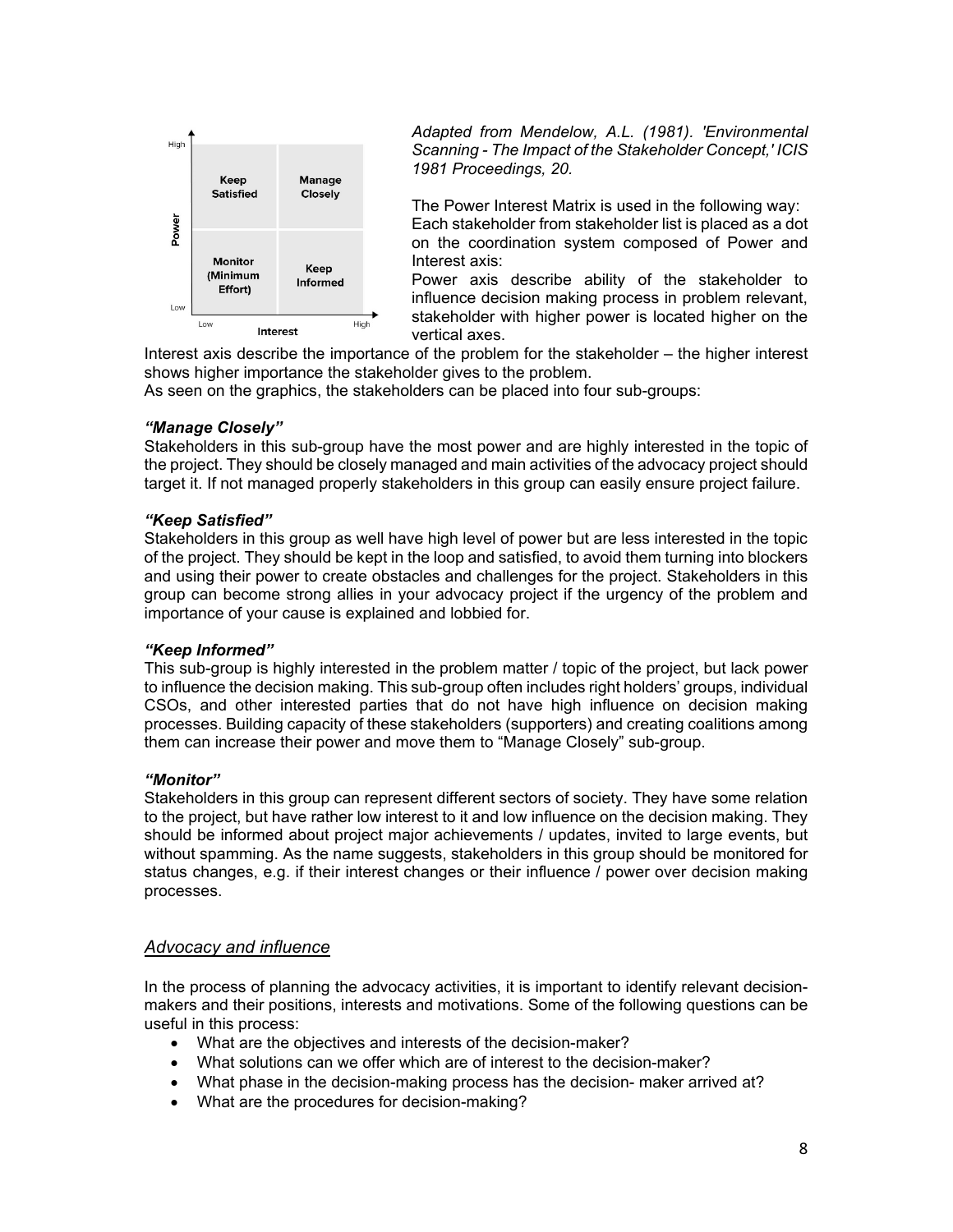- How do decision-makers perceive your organisation, network or coalition?
- How do decision-makers perceive your target group and their issues?

As the figure shows, breaking down the layers of decision-making as much as possible provides the organisations who intend to do advocacy, with more and better opportunities to target their lobbying and advocacy interventions and to identify key relations of influence (red lines). Sometimes it might be enough and easier to approach those who have influence over a decision-maker, rather than approaching a decision maker directly.



#### *Monitoring of advocacy projects*

Monitoring of advocacy projects checks on progress of the activities and their immediate results (outputs). Especially in advocacy projects monitoring and evaluation is crucial to regularly check for achievements, changing external context, and to adapt the project's intervention accordingly.

Monitoring is conducted throughout the project. Different tools are used to conduct monitoring:

- Action plan implementation reports
- Meeting records and other project documentation
- Media coverage
- Correspondence with team members and key stakeholders
- Case studies
- Focus group discussions, interviews, and surveys with beneficiaries and key stakeholders
- Monitoring of policy documentation.

Monitoring should check:

- If project activities are implemented according to the action plan,
- If implementation of project activities results with planned outputs,
- If changes should be introduced to improve the project.

Evaluation of the project can use similar tools and methods, but checks for:

- Are project objectives achieved? If yes, to what level it can be attributed to the project?
- Is there any change in the situation of beneficiaries? Is it better? If not, how can the advocacy project be improved to make positive change?
- Was the project efficient, effective and sustainable?
- What should be done next?

Monitoring and evaluation provide valuable input for further activities and increase effectiveness of advocacy efforts.

#### **The advocate skillset**

To further support the participants to develop soft skills for advocacy, the programme included practical sessions and parallel workshops on different topics.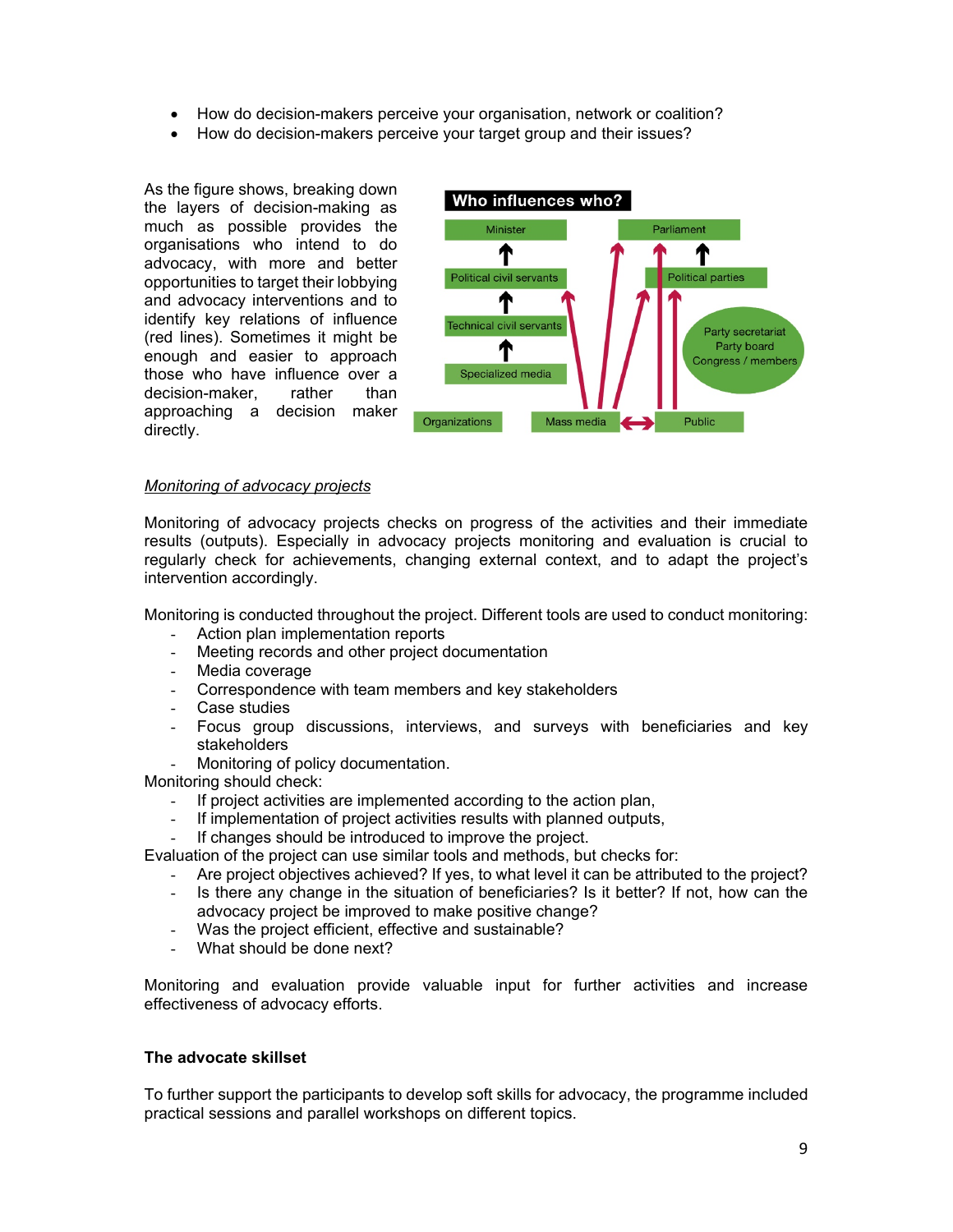One session was dedicated to communication skills in advocacy. From being able to convince an audience to preparing a speech, the participants were put in different situations where they had to practice their communication skills and learn from this experience. The public speaking exercise covered both, a writing exercise, and a delivery exercise. Public speaking with feedback is a very effective opportunity for an exchange where participants and facilitators gave feedback on each other's performances in a very constructive way.

This was also the occasion to hear everyone speak out and support overcoming shyness by articulate a point and presenting it for a group of peers.

The next day followed with some more practical skills with a simultaneous workshop session including:

- Online Advocacy (Platform and Tools, Social Media)

The session explored some online tools for advocacy, starting from tools to manage the process and also tools to design an online campaign.

- Crisis Management

The activity looked into ways to manage specific crisis situations, how to best react in different cases and to keep the focus of the advocacy campaign.

- Thinking Outside the Box

This workshop contained some artistic activities to motivate lateral thinking which can be helpful in situations when the advocates might need new ideas.

Media in Advocacy

This session was delivered by our guest speaker Yusuf Hassan who gave some really interesting and practical tools on how to reach out to media outlets, how uncomplicated it is, and why we should be proactive in this way.

Participants were able to attend 2 workshops out of 4 and were encouraged to share the things they learned with others during the group project time.

#### **Youth participation in the Council of Europe beyond the youth sector**

As part of the programme, the participants had the opportunity to engage and discuss with specific bodies within the Council of Europe:

Congress of Local and Regional Authorities

The participants found out about the Youth Delegates programme, where the Congress has invited young people from different backgrounds – youth activists, youth workers, students, young politicians – to take part in its sessions, to have their say in the debates and to exchange with Congress members on the issues on the agenda. Since 2016, as an integral part of their participation, youth delegates have been required to develop their own projects at local and regional level in between the sessions.

INGO Conference

Since 2019, the Conference of INGOs of the Council of Europe also started a Youth Delegates programme, inviting 5 young people representing their member NGO to take an active part, as in the INGO Conference's sessions. Being a youth delegate for a year can give a unique opportunity to gain international experience, become a part of a diverse group of young activists, network and make an impact by stimulating the debates from a youth perspective thereby highlighting and strengthening the Conference of INGOs' commitment to youth empowerment.

#### **Group projects**

One central focus of the whole Study Session was to put in practice the time, the people and skills gained throughout the week to cross-collaborate, and develop plans for follow-up projects.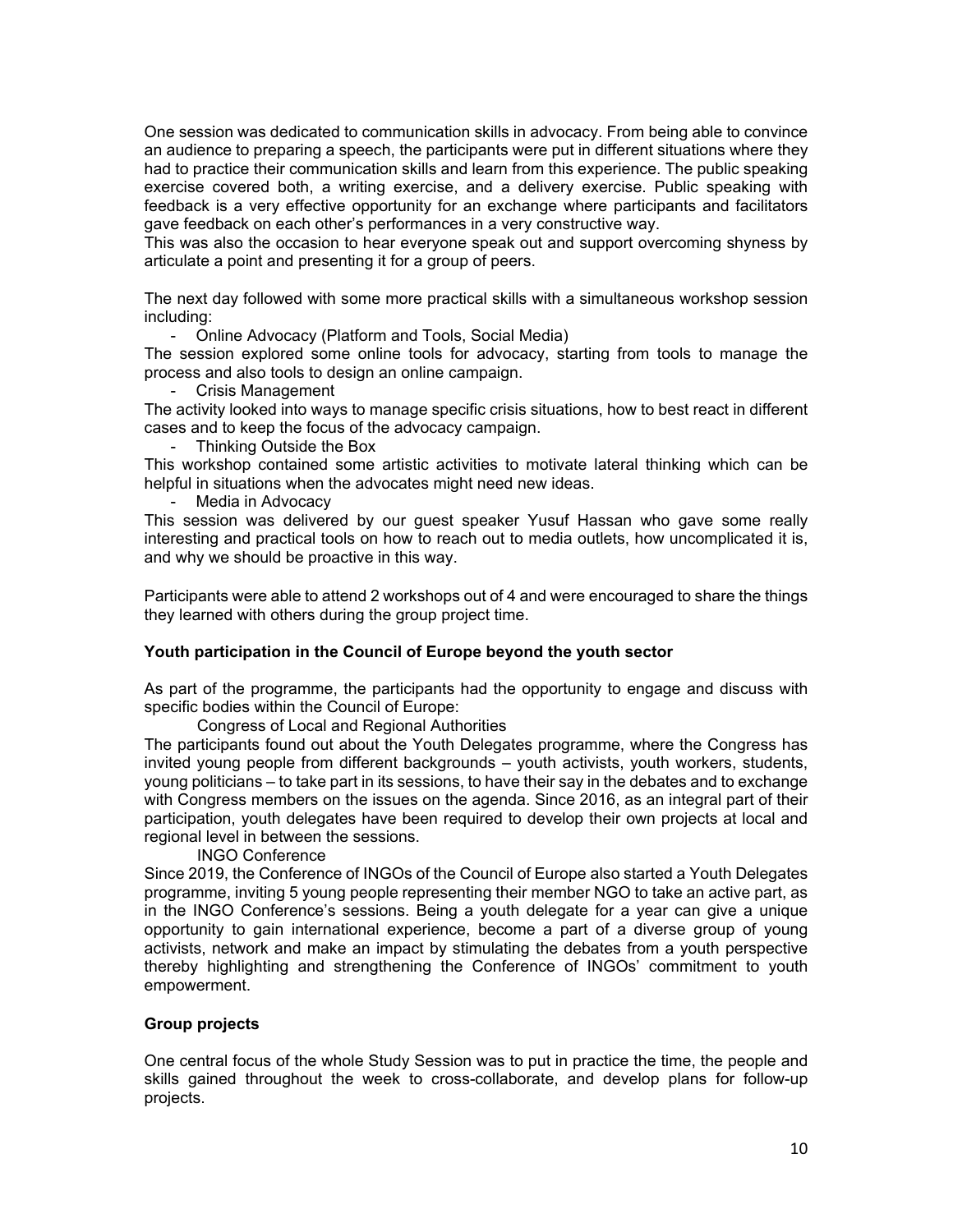On Thursday, based on a group reflection that happened earlier during the week, the participants split into 6 groups to work on certain topics they were most passionate about.

The topics they chose to work on were:

- 1. Mental Health in Muslim communities
- 2. Female Inclusion in Sports
- 3. Decolonisation of Education
- 4. Student Politics Representation
- 5. Green Up and Consumerism
- 6. Platform of European Women Voices and Stories
- 7. Muslim Media Representation

As the afternoon started, Yusuf Hassan gave an inspirational speech on the role of youth to bring a positive change, consequently encouraging participants not to wait but act towards a better Europe and better societies for all. It was a great way to kick into the intense working sessions that followed, where participants gathered in their chosen groups and worked hard to come up with a project proposal by the next morning. Rules were simple: use your time, your skills, all resources available, and think big!

The Groups then presented their work on Friday morning at the Palais de l'Europe. *And they did not disappoint us!*

## **4. Follow-up activities**

The 7 groups developed their group projects with the intention to put them to practice beyond the study session and launch these advocacy campaigns after they are back home. Therefore, these seven group projects are the follow-up activities to the Outspoken study session.

## **1) Live Green, Live the Deen**

This project aims to address the over-consumption in European Muslim youth communities through partnering up with youth organisations and influential stakeholders to take up a challenge to reduce consumption in their activities. Through a three-phased process, they plan to create a short-term challenge, followed by selecting good-practice communities as examples to then spread the concept to other countries.

## **2) Show Me Your Book**

This project will try to tackle the issue of a biased and Eurocentric approach to education, especially in regard to the history syllabus and the absence of acknowledgment of the diversifying influence in Europe today. As its short-term approach, it aims to raise awareness about the issue and portray to the general public the consequences of this issue for children in the European education systems. The next phase aims to create a toolkit with which practical changes will be analysed in their contexts to set the standards for a non-biased history teaching. In the final stage, it intends to receive endorsement and implementation of the toolkit by the Ministries of Education. The project includes creative ways of presentation, a research component to push the agenda and make the campaign successful, and a policy motion in place to be presented to policy-makers.

## **3) SheSports**

This France based campaign aims to curb the exclusion of Muslim women in sports which has been in place due to the several restrictions, policy changes, and political attitudes in the country. During its three phases, the campaign aims to raise awareness by involving several stakeholders, and ultimately change policy to allow women in the hijab to play sports. The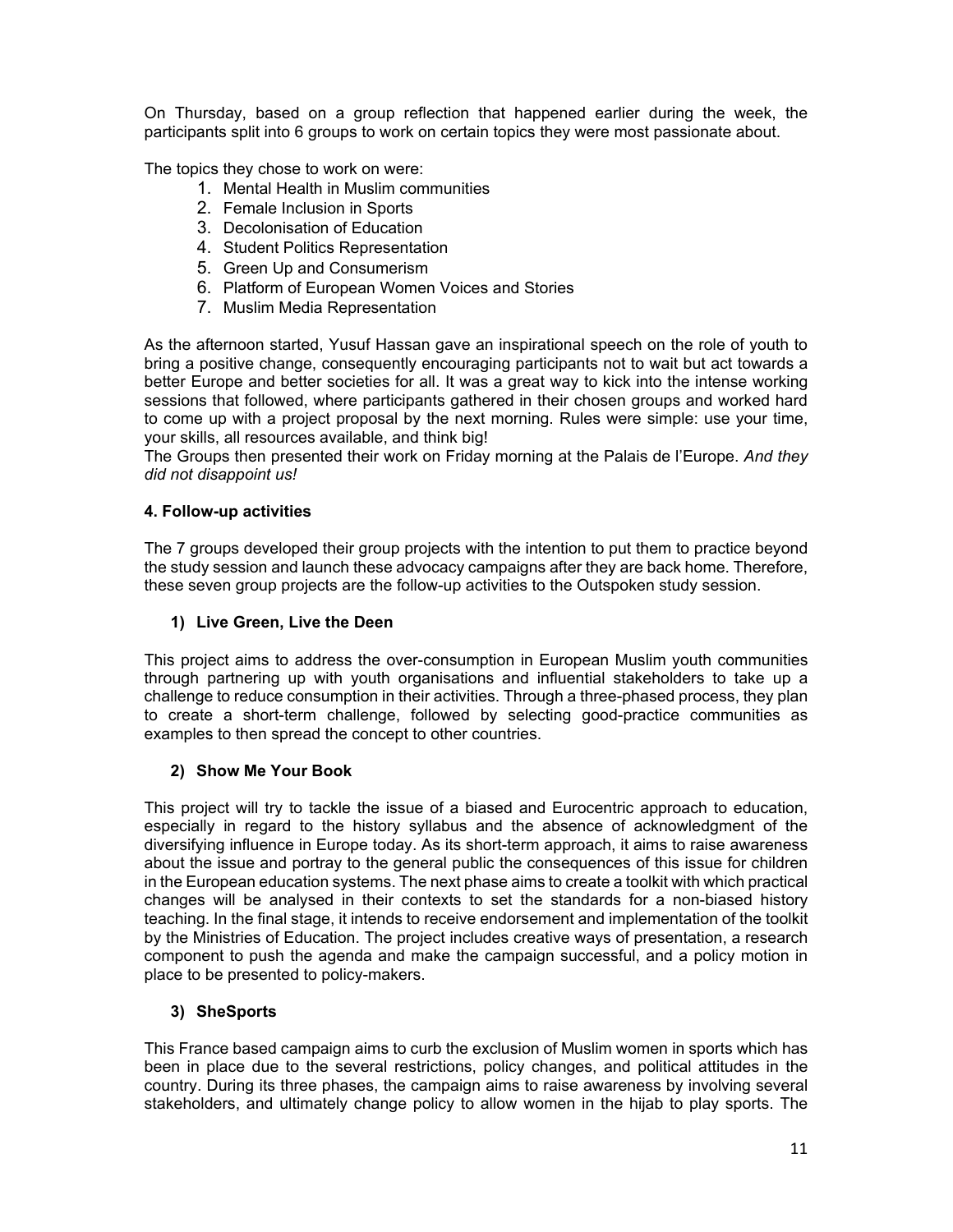project has already kick-started by creating social media accounts on Instagram and Twitter, and they have been able to involve already at the presentation stage, both FEMYSO, CCIF (Collectif Contre l'Islamophobie en France) and EMF (Etudiants Musulmans de France) to support their campaign and be their key stakeholders. As a project empowering Muslim woman, it was conveniently launched on the 8th of March on International Women's Day and given exposure to through the Council of Europe social media platforms.

## **4) Catapult: Bridging the Gap - Political Representation**

This project tackles the theme of the lack of representation of Muslims in the political arena, focusing specifically on the Dutch context as a start, which exacerbates stigmatisation in the society. With the upcoming elections in May 2021, the campaign aims to primarily increase Muslim representation through a grassroots approach, followed by scouting the right candidates for the next election, and ultimately create a pool of highly skilled trainers, so that they can train future candidates as effectively as possible. The project has carefully planned out their implementation approach, finances, and communications elements as well as their branding.

## **5) What About Politics?**

This project aims to rebuild Muslim youth's trust in their national political systems. Their short term goals include a very robust and thought-through social media campaign. In the next phase, the aim is to enhance the social media campaign to include more ambitious content and involve stakeholders including influencers to push their relevant messages. They also aim to involve religious leaders to talk about the importance of politics and active citizenship. Their five-year long-term plan aims to increase the voting rate of young Muslims by 15%. This project brought some creative element to it by filming an informative video. The messaging element needs a bit more work, however, the intention for the project is realistic.

## **6) Mental Health Campaign**

This project aims to bridge the gap and end the stigma on mental health within the Muslim community due to the lack of awareness and inability to address the problems. The approach was taken to address the community leaders and heads of mosques (Imams) directly on the importance of the issue to further disseminate the message to the wider community. Over 20 interviews were carried out in which young people were asked about two scenarios on how they would ask for help. This campaign starts by creating awareness about mental health in the community and the space to discuss these issues. Following this, Imams will be involved to deliver these messages in large gatherings (a sermon for Imams was included as a product ready for use). Finally, an exhibition will be organised on World Mental Health Day in October 2020 to increase awareness to a larger audience. No policy change was asked for as the problem persists within the European Muslim communities, however, various stakeholders would be involved in reaching the aims, such as the Muslim Council of Britain.

## **7) Women of Europa**

The lack of representation of both Muslims and women are tackled in this advocacy project. The aim is to represent minorities better by platforming a counter-narrative in which they can share their own stories with a focus on women, giving particular preference to ethnic minority women who are experiencing multiple discrimination. The project's first phase sees a social media campaign highlighting personal stories, followed by an inter-European dialogue on both the lack of representation and the misrepresentation of women. Finally, the project aims to reach a scale of popularity that allows the stories of women which are often ignored to appear attractive to conventional media outlets, thus increasing the reporting on women, and improving its standard. During the presentation, the social media campaign had already been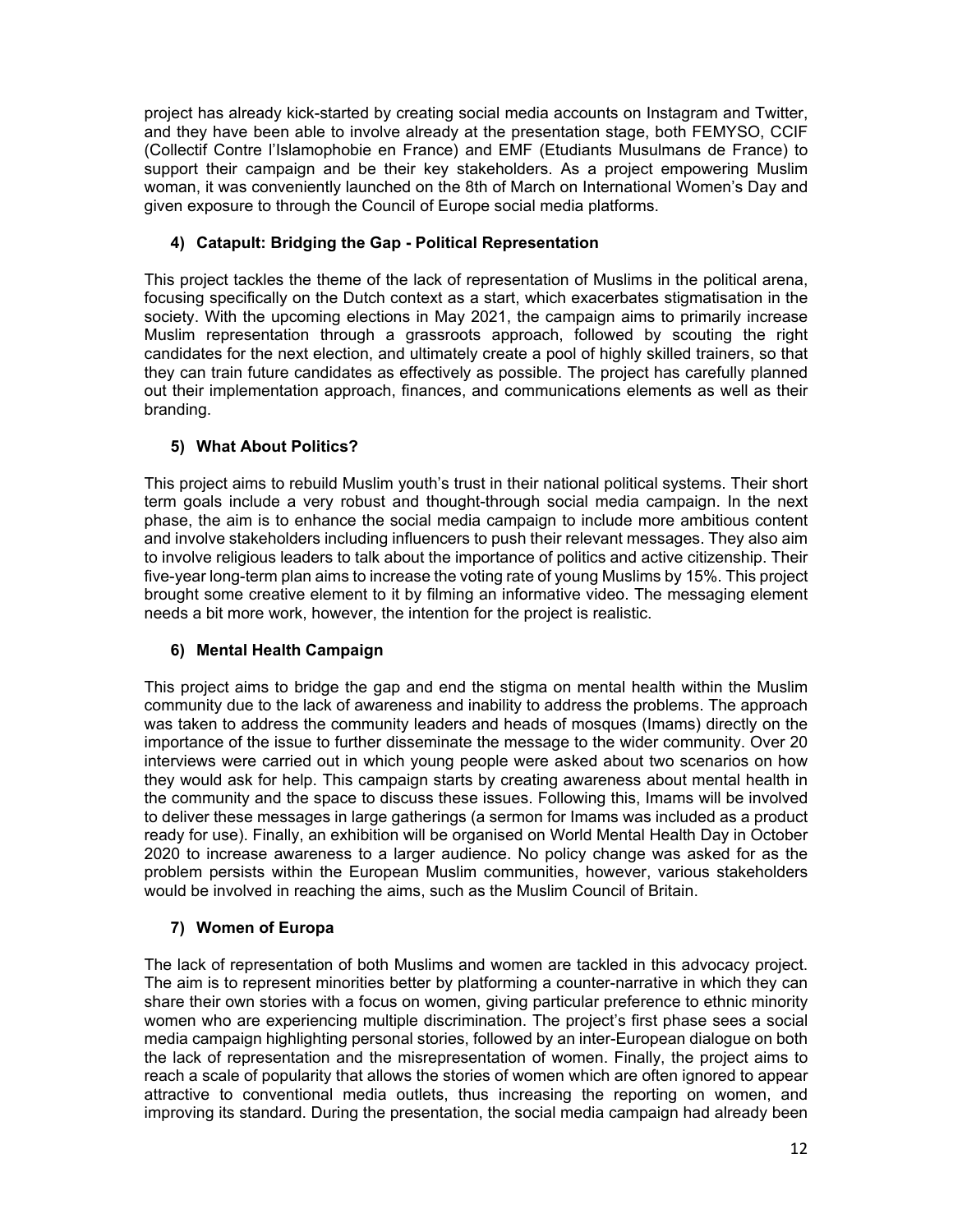launched, branded, and its content created. Stakeholders were mapped through a media map and ally key journalists were identified in the development of the project.

#### Beyond the Study Session:

After the study session, as the COVID-19 situation escalated throughout Europe, FEMYSO started a new campaign called Outbreak of Generosity. It was initiated and led by Nourhene Mahmmoudi and involves quite a few other participants from the Outspoken Study Session. The campaign created toolkits in over 15 languages to promote youth participation and involvement in helping their communities cope through this crisis. Tasks involved shopping for those in the risk groups and elderly populations, calling friends and those suffering in isolation, sending letters, or any other acts of kindness, in cities all across Europe. The campaign, so far, has reached different stakeholders who have gotten on board and supported this Europe wide initiative.

Find the social media of the campaign on Instagram, Twitter and Facebook!

The preparatory team also started organizing *Friday Feels* online reflection sessions on Friday evenings for the participants to share their experiences and support each other through the tough times in self-isolation. Most participants join the session and the lively discussion via Zoom. Each week participants are chosen to provide a reminder and reflect with their peers. This way they are also able to showcase the communication skills they've learnt from the study session.

## **5. Results and Conclusions**

The Study Session was very successful and intense with all our participants evaluating the content and process as exceeding their expectations. The preparatory team also agrees with this observation. The activity had excellent participation process and the participants have put magnificent efforts to learn, exchange and get the best out of being together for the week. The sessions of the activity allowed for complex dialogue to take place between participants from a diverse range of backgrounds and cultures. It allowed for fruitful discussions on the issues they face as young activists in their local communities and as a group of young people in the wider European context. What was particularly insightful about the conversations and discussions that took place was that issues were always followed up by methods to implement their solutions based on the opportunities presented.

The team found that for a lot of the participants, the content delivered was very new, as well as the non-formal education approach that was used. We believe this was very successful as it allowed the learning process to be more creative and strengthened the engagement with the participants consistently. Through this approach of learning, the team was able to drive complex concepts of advocacy (such as lobbying, strategic mapping, etc) in a manner where participants not only understood the content but were able to engage with it critically. This was very important for us as an organisation as this would encourage participants to think about the elements of advocacy in context to their regions. The study session would potentially fuel their motivation to apply and share the skills and knowledge they've gained back as multipliers in their organisations or communities. Both FEMYSO and the Council of Europe also shared ways how they can support the participants in their follow-up advocacy work.

The non-formal education was appreciated an as approach for learning by the participants. In general, they enjoyed especially when having discussions, building their individual and group conclusions and follow-up actions in areas of advocacy that include community engagement and organising, stakeholder management and monitoring, and pushing important causes with the right messages.

An important aspect of the study session, which the team identified amongst all participants, was the confidence with which they approached and engaged in sessions. This was very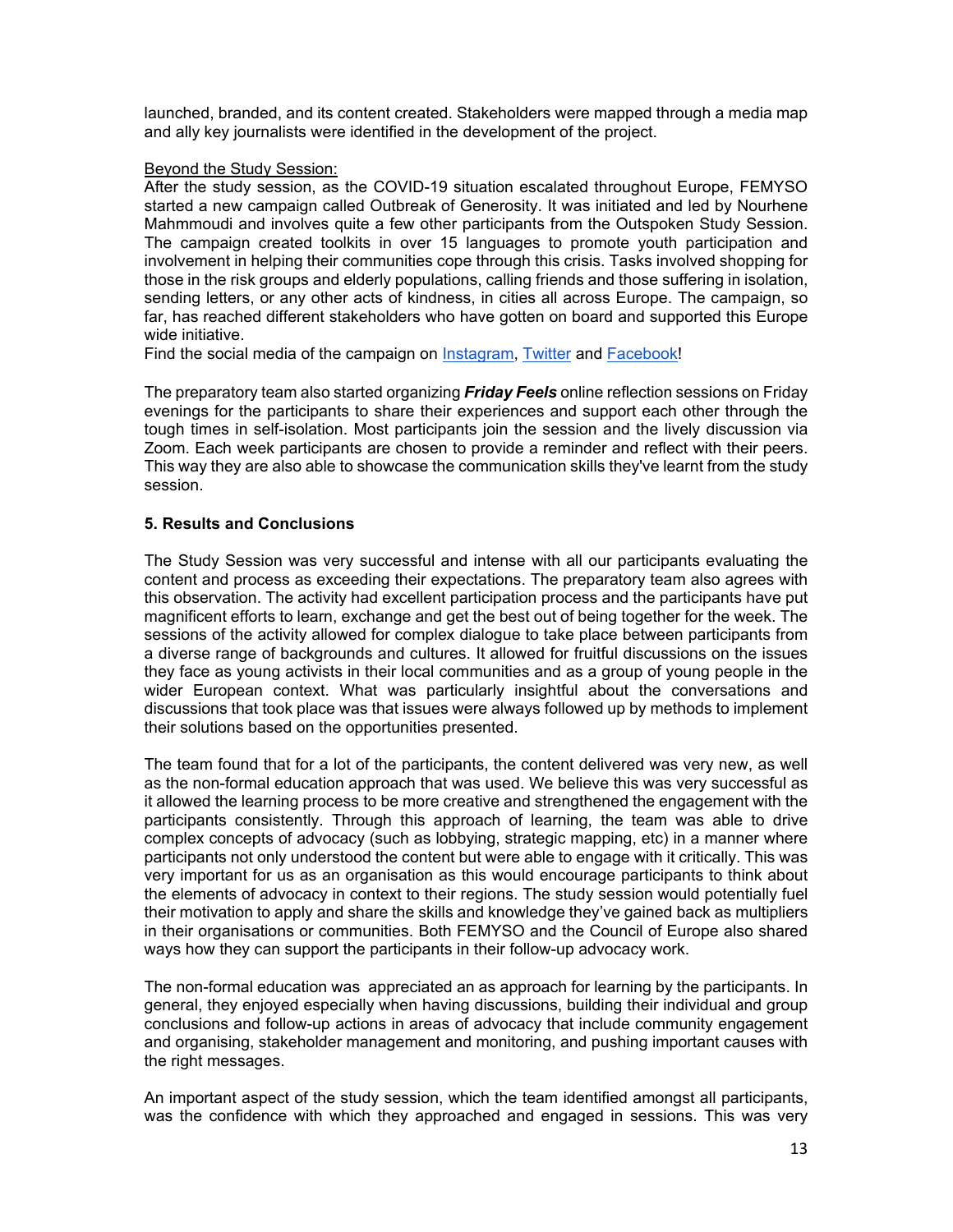important for the preparatory team because it would further strengthen participants to action their causes and campaigns in their localities and as cross-collaborative efforts in wider European society. They were able to grasp and engage with concepts like stakeholder analysis, strategic advocacy, effective campaigning, all of which gave them tools that they could then use to further strengthen their causes and expand their reach in and beyond their communities. The participants were introduced with specific tools such as messaging, time management, the art of how to devise a stakeholder matrix, public speaking, and community organising.

On the fourth and fifth day of the study session, all participants worked on projects or campaigns on key issues that were faced by European youth with some focus on minority communities in particular. All groups made impressive pitch of their projects and campaigns where they incorporated the tools and key elements of what was presented to them about advocacy. The preparatory team and members of the FEMYSO Executive Committee were present to hear the presentations and these ideas were taken on board by FEMYSO to help develop further and support their implementation amongst member organisations across Europe. There were two projects in particular that demonstrated exceptional use of creativity as well as the knowledge shared during the Study Session (Show Me Your Book and SheSport). We were very encouraged that some groups wanted to continue with their projects and FEMYSO is more than happy to support them. The participants were also interested to use the resources of the Council of Europe also for their projects.

Furthermore, what was very encouraging to see that the participants were able to get together across different parts of Europe and apply the skills that they gained from the study session. This was beautifully demonstrated during the global pandemic of COVID-19 where participants initiated the campaign 'Outbreak of Generosity' with the support of FEMYSO. This campaign was created to support those who are affected by the coronavirus pandemic. It aimed to spread messages of solidarity, purism, strength, community cohesion, and tolerance. It successfully promoted messages that incorporated these concepts, and participants used the tools that we provided such as community organising, networking, and campaigning. They were able to engage a diverse range of organisations and stakeholders from across Europe to participate. It further demonstrated that the tools and knowledge the participants acquired during the study session could help them advocate for a cause effectively with limited resources.

The participants of the study session and FEMYSO believe that the Council of Europe and all other European institutions are extremely important in helping them raise their voices and causes, particularly those that are to do with rights and liberties. This includes the empowerment of female voices in European society, particularly those from minority communities. As part of creating an inclusive society, FEMYSO believes the Council of Europe must continue to work and build on structures and policies that actively promote participation to ensure that representation is at the core of building a peaceful and inclusive society. Youth engagement and participation is currently a profound issue within European societies. Young people are experiencing exclusion from civil society spaces or apathy towards institutions due to a lack of relatability and relevance to the conversations being held within and amongst the institutions.

FEMYSO is willing to work and collaborate further with the Council of Europe on future study sessions that unite around the issue of youth engagement and participation, as well as themes of inclusive societies and tolerance through networks of many minority groups across Europe that FEMYSO has access to. The Council of Europe and its European Youth Centres, as well as, the European Youth Foundation are key partners to help bring about this change particularly on a policy making level with the engagement of FEMYSO on an advisory basis. The partnership development and coordination with the European Youth Foundation were very important as we found that it has galvanised participants to further develop their projects and campaigns with the added value of resource and wisdom that was also offered.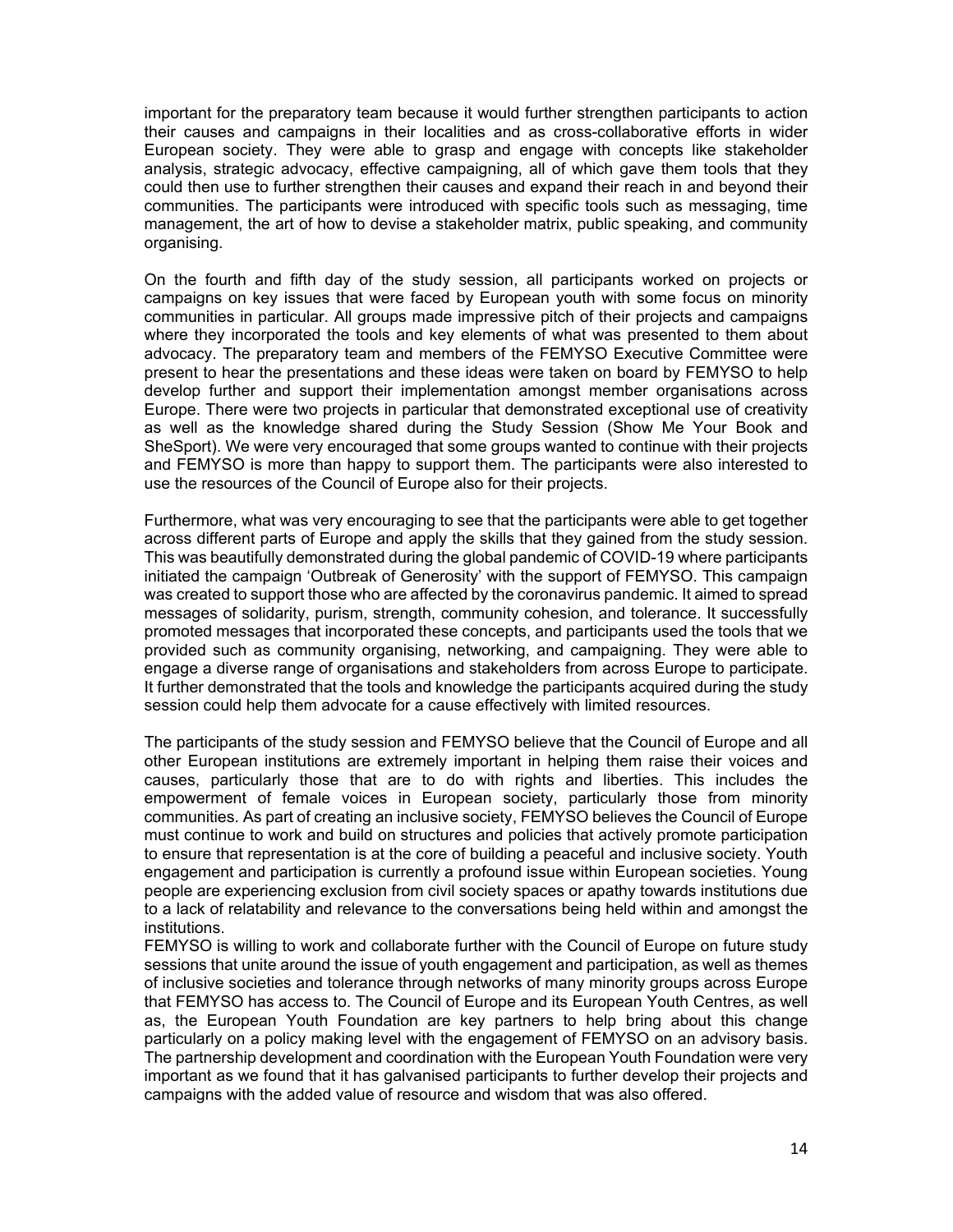## **Appendices**

 $\rightarrow$  Programme





DDP-YD/ETD(2020) 25 14 February 2020, Strasbourg

Study session

## "Outspoken: Advocacy for Youth Participation"

Study session organised by FEMYSO – Forum of European Muslim Youth and Student Organisations in cooperation with the Youth Department of the Council of Europe

> European Youth Centre Strasbourg, 2-6 March 2020

## **Programme**

**Sunday, 1 March**  Arrival of participants 19:00 Dinner 20:45 Welcome evening at the Bel'Lounge

## **Monday, 2 March**

9:15 Opening and Introduction to the Study Session Welcome by Tina MULCAHY, *Executive Director of the EYCS* Aims & objectives of the Study Session / Expectations & programme Presentation of the co-organisers of the Study Session 10:45 Break 11:00 Team Building Activities 12:45 Lunch and *Prayer* 

14:15 Introduction to the Council of Europe and it's youth sector Youth for Democracy programme

15:15 Understanding Youth Participation and Young People's Access to Rights Introduction to the Charter for youth participation in Local and regional life 15:45 Break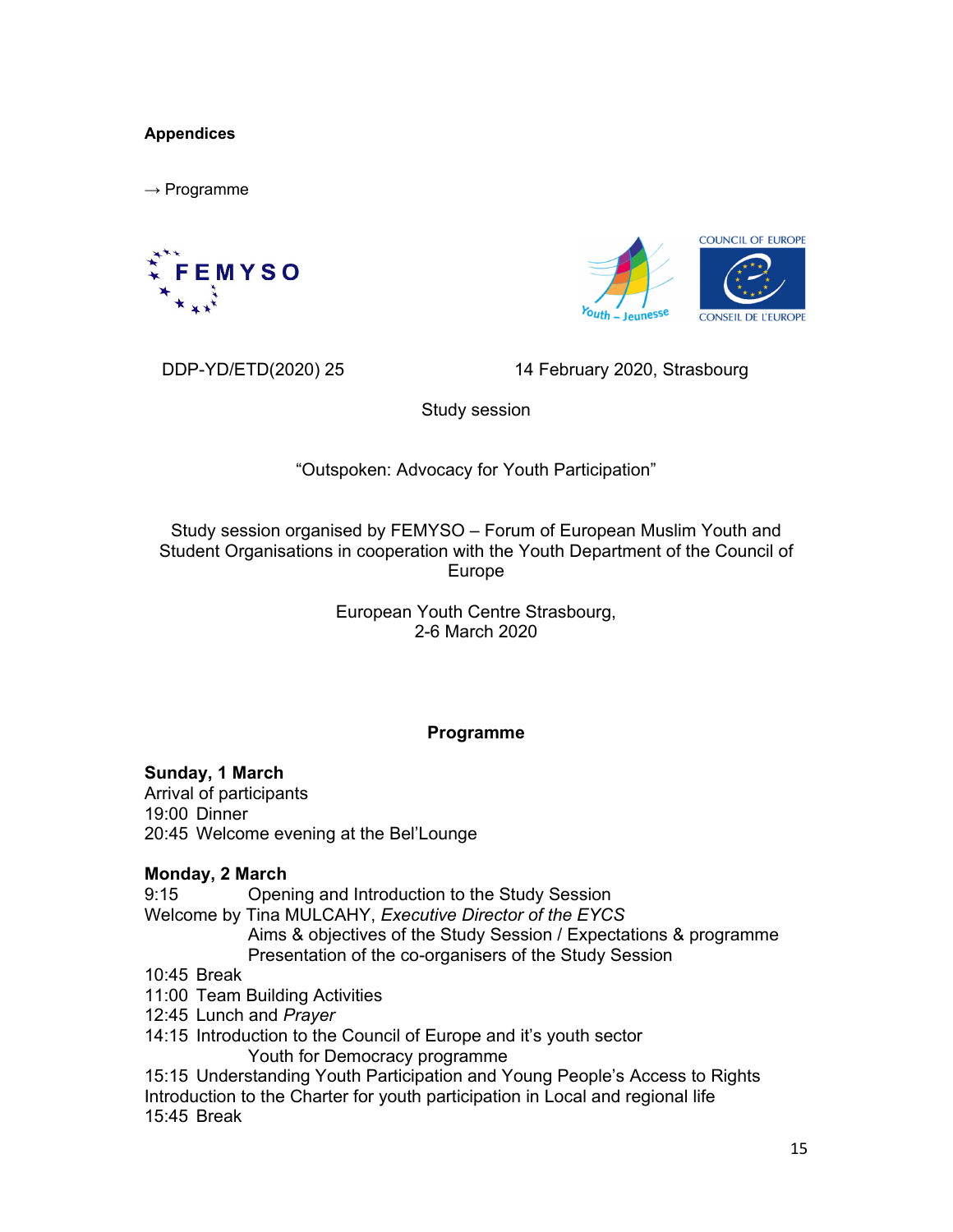16:15 Mapping and prioritising the main challenges for youth participants based on the participants experiences

18:00 Reflection groups

19:00 Dinner

20:30 Multicultural evening

## **Tuesday, 3 March**

9:15 Introduction to advocacy

Comparative case studies from advocacy on young people's access to rights

10:45 Break

11:15 How to effectively lobby, network and organise, input and exchange with Samayya AFZAL, expert in communication, British Parliament

*Cross-collaboration* 

12:45 Lunch and *Prayer* 

- 14:15 Strategic advocacy Setting up an advocacy plan
- Stakeholder mapping and analysis
- Implementation, monitoring and evaluation
- 15:45 Break

16:15 Working with decision makers

Negotiation and communication skills

- 18:00 Reflection groups
- 19:00 Dinner
- 20:30 Storytelling evening

## **Wednesday, 4 March**

9:15 Campaigning 1.01

Mobilising others in a campaign

10:45 Break

- 11:00 Communication skills in Advocacy
- 12:45 Lunch and Prayer Free time
- 19:30 Dinner in town

## **Thursday, 5 March**

9:15 Parallel workshops on project development

- 1. Online advocacy, platforms and tools, social media
- 2. Project management & effective planning
- 3. Crisis management
- 4. Thinking outside the box

11:15 Break

11:30 European Youth Foundation, funding opportunities for projects related to youth participation and advocacy for young people's access to rights, input by Marcio BARCELOS

12:15 The INGO Conference of the Council of Europe and its work on access to rights, input and exchange with Anna RURKA, president of the INGO Conference

12:45 Lunch and *Prayer* 

14:15 Development of follow-up projects based on advocacy and campaigning, examples and exchange with Hassan YUSUF, Chatham House think-thank

In small mentoring groups / 16:00 Coffee break included

18:00 Reflection groups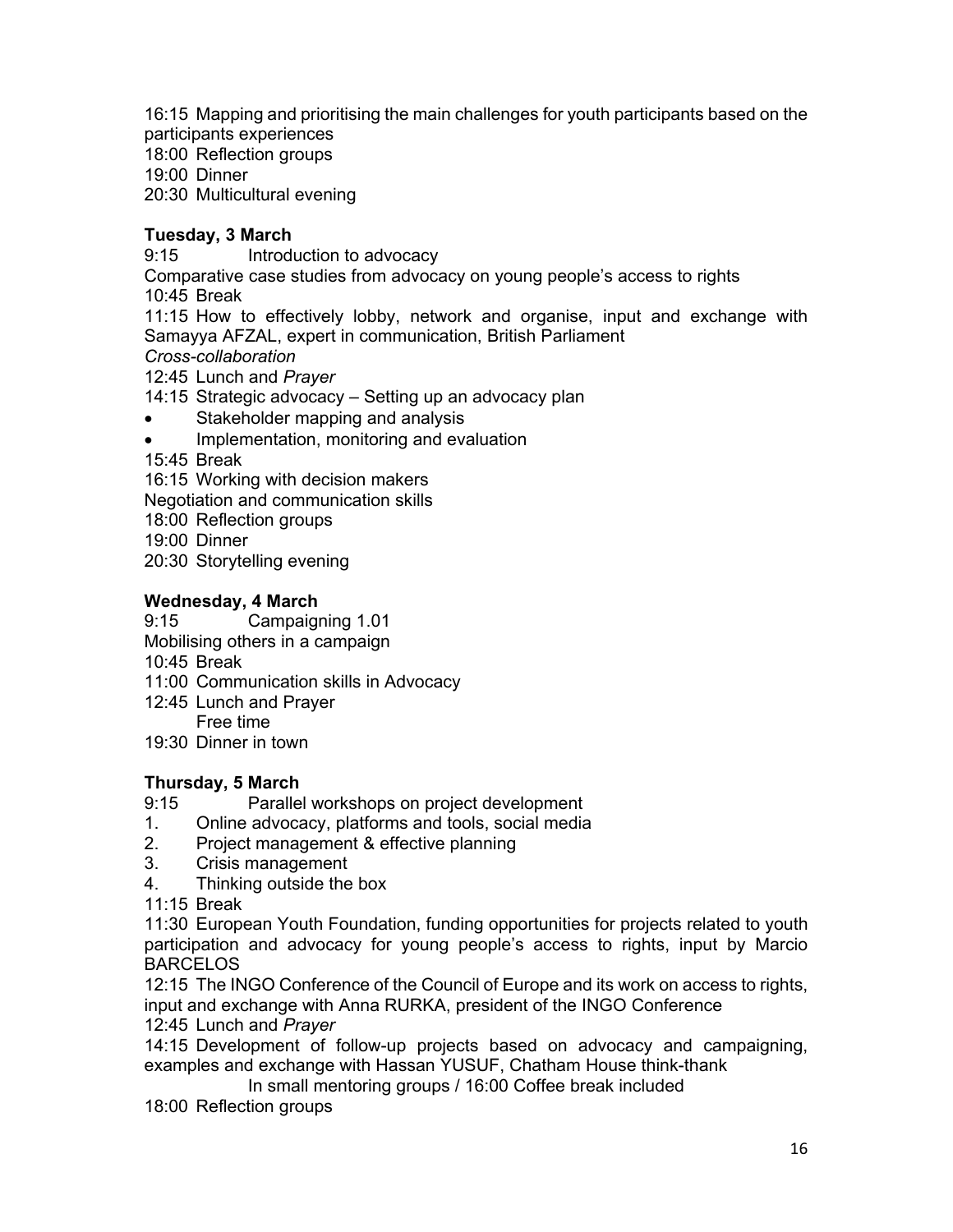19:00 Dinner

## **Friday, 6 March**

*Departure from the European Youth Centre to the Palais de l'Europe at 8:40 – bring your badge*  10:00 Presenting the project proposals for follow-up activities

- 11:30 Opportunities for youth participation in other Council of Europe institutions:
- *Congress youth delegates programme, Antonella CRICHIGNO, Co-Secretary*

*ai. to the Current Affairs Committee of the Congress of Local and regional authorities* 

 *Youth Delegates at the INGO Conference, Rareş CRĂIUŢ, Bureau member of the INGO Conference* 

12:45 Lunch and *Prayer* 

14:30 Follow-up support by FEMYSO – Youth Ambassador programme

Follow-up support by the Council of Europe – Education and Training resources and upcoming activities of the youth sector

16:00 Break

16:30 Conclusions from the study session

Evaluation of the activity

17:30 Closing of the study session

19:00 Farewell dinner and party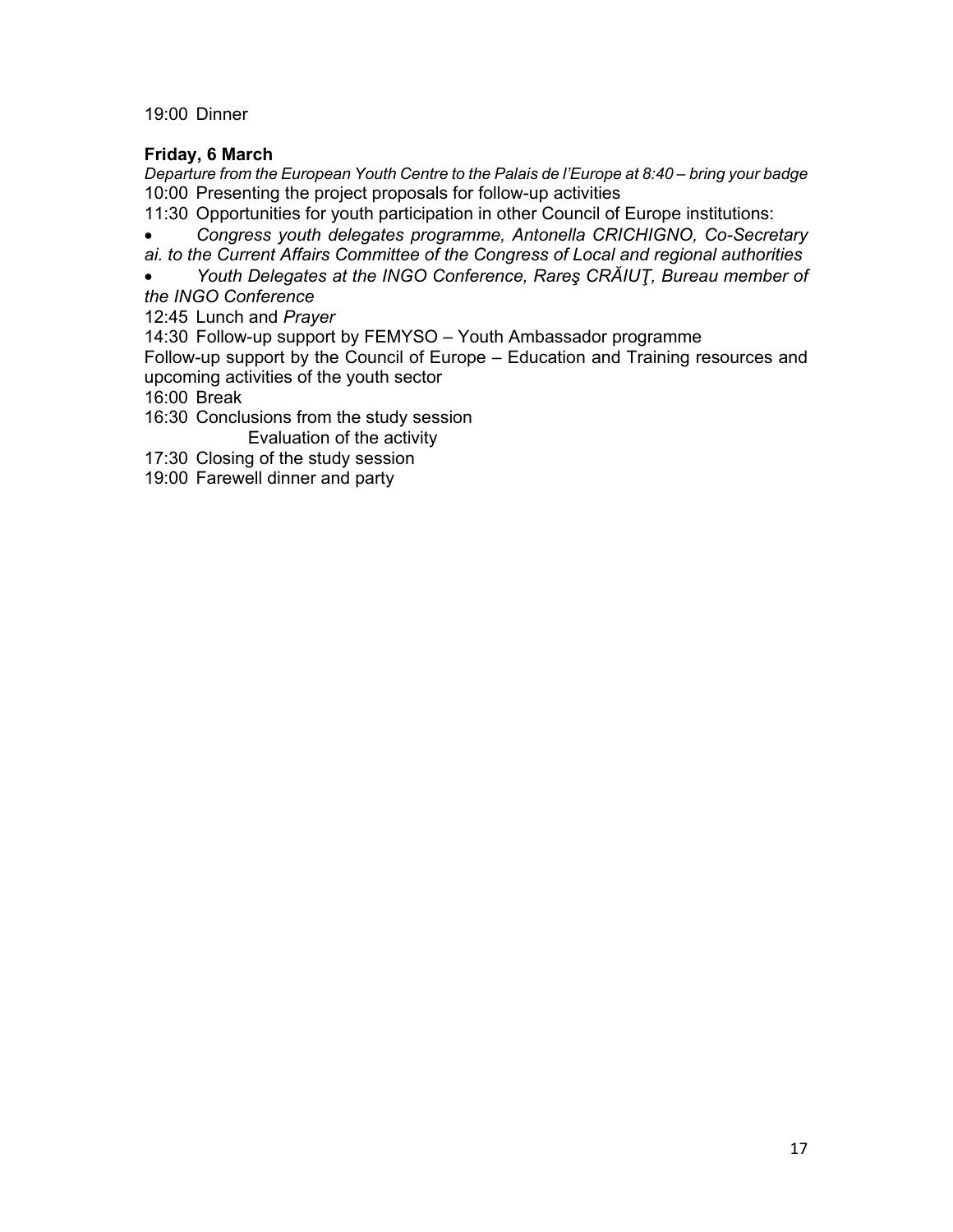$\rightarrow$  List of participants

DDP-YD/ETD (2020) 30 19 February 2020

# **"Outspoken: Advocacy for Youth Participation"**

Study session organised by the Forum of European Muslim Youth and Student Organisations (FEMYSO) in cooperation with the European Youth Centre Strasbourg

2-6 March 2020

European Youth Centre Strasbourg, France

# **List of participants**

# **Participants**

#### **Albania** Erald SKURA, Ardhmeria Fatime STOJKU, Ardhmeria **Belgium** Esmanur ASLAN, IGMG **Bosnia and Herzegovina** Lamija BALTA Fadil UMIHANIC **Denmark** Ahmad Massood POPAL **Finland** Abdoullah YOUSFI, NMF **France** Ibtihelle BEN MRAD, FEMYSO Aicha EL BOUAJAJI, EMF Florence POUILLY, FEMYSO **Germany** Billal Omer HIGO, RAMSA Anas MISSAOUI Burak OZTURK, IGMG Enise YILMAZ, IGMG **Italy** Nourhene MAHMOUDI, GMI **Moldova** Wail SINDIANY, Assalam **Netherlands** Oumaima EL GHOULBZOURI, MSA NL Oumaima HAJRI, MSA NL Mustafa SENER, IGMG **Poland** Medin BAJRAMI, FRI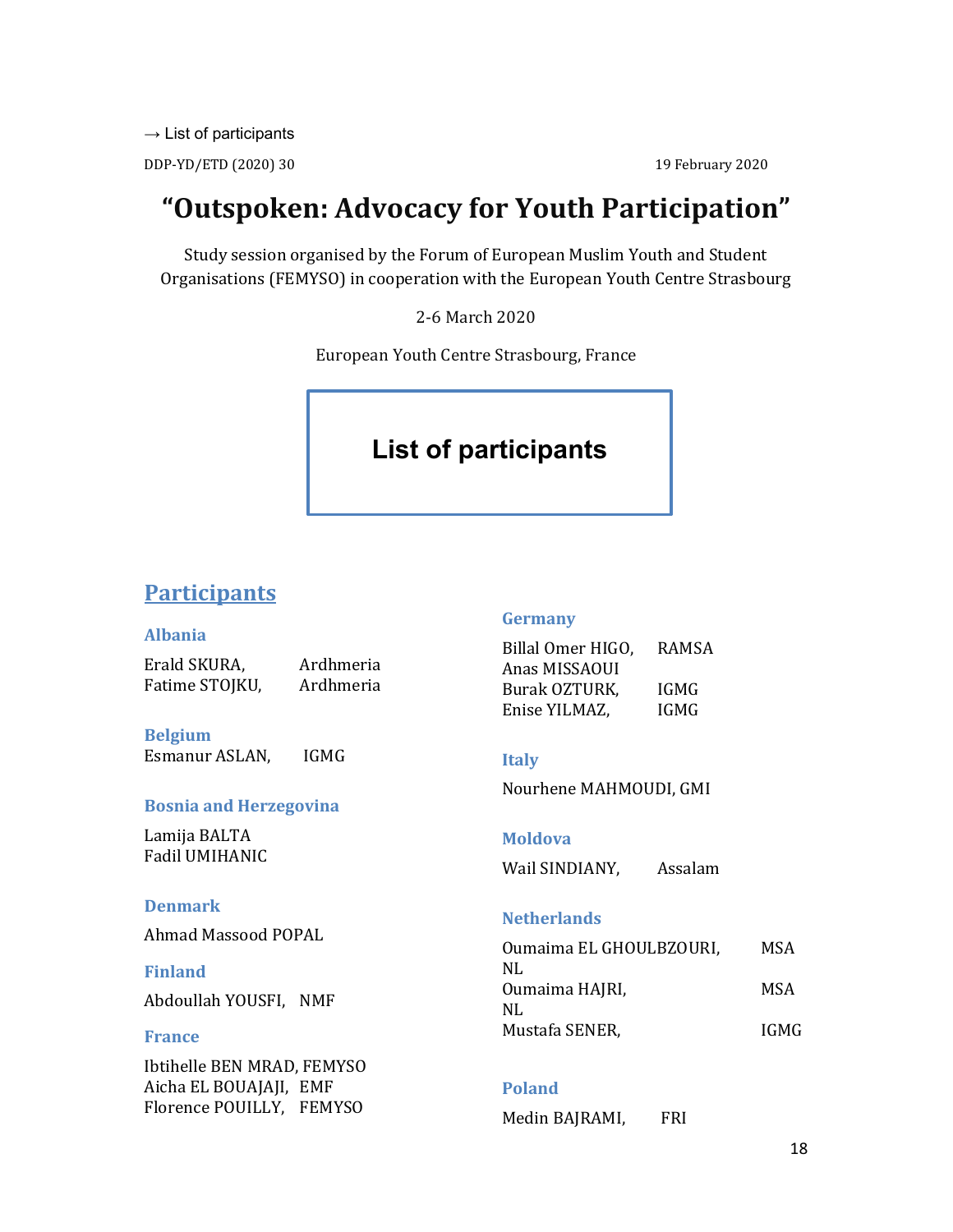## **Spain**

Doha MOHAMED FATHY

**Turkey**

Muhammed TAHIRI

**Sweden** Aram ALBARZNGI, GUM **United Kingdom**

Omar ABU QALBAIN Lubaba KHALID, FOSIS Govan RASHID, MABY Maria ZITOUT

## **Lecturers**

Samayya AFZAL, team of Zarah Sultana MP of the British Parliament Hassan YUSUF, Chatham House think-thank

## **Guests**

Hania CHALAL, Strasbourg section of FEMYSO

## **Preparatory team**

Nadia EL FAROUKHI (Course Director) Youssef HIMMAT Akiqul HOQUE Farahsaad SHAHID

# **Council of Europe**

Anna RURKA, President of the INGO Conference Rareş CRĂIUŢ, Bureau member of the INGO Conference Antonella CRICHIGNO, Co-Secretary ai. to the Current Affairs Committee of the Congress of Local and regional authorities Jane CROIZER, Secretariat of the INGO Conference Marcio BARCELOS, European Youth Foundation Stefan MANEVSKI, Educational Advisor, Youth Department Nina KAPOOR, Programme Assistant, Youth Department